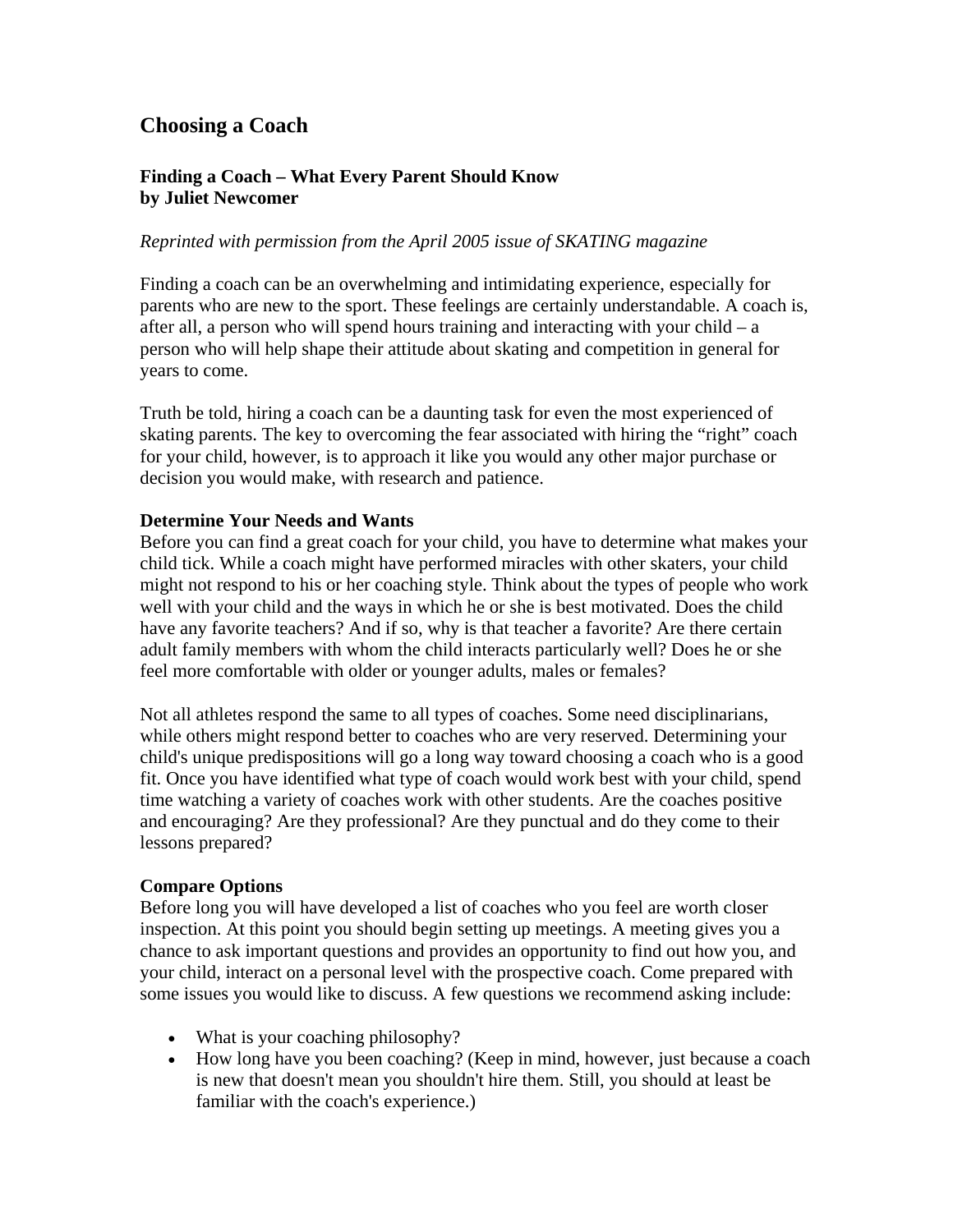- What are your greatest coaching accomplishments?
- What is your skating background? Do you specialize in coaching certain disciplines (singles, pairs, dance, synchronized skating)? What levels have you passed? Did you skate competitively?
- Are you a member of U.S. Figure Skating and the Professional Skaters Association (PSA)?
- Are you PSA rated or ranked?
- How do you stay current with the sport and the profession of coaching?
- What are your rates for lessons, competitions, cutting program music, etc.? How often do you bill for charges? When do you expect to be paid?
- What is your policy if we have to cancel a planned lesson?
- Are there any other policies that we should be aware of in advance?

## **Review and Research**

Even if your child only skates a few days a week, your skater's coach will have a significant influence over his or her life. Therefore, it is important that you and your child are comfortable with the person you choose. Take as much time and talk to as many people as necessary until you are satisfied that you are making a good choice.

Subjects that are unfamiliar to you may arise during a meeting. The intricacies of the sport can be overwhelming, and it takes time to develop a complete grasp of every type of rating, competition, level, etc.If, during your meeting, unfamiliar subjects are raised, do some research after the meeting. For example, if you don't know the different figure skating levels or competitions, you can learn more on the "About Us" page at www.usfigureskating.org. PSA rankings and ratings can be researched on the PSA website at www.skatepsa.com. If you want to verify a prospective coach's claims, you can contact the U.S. Figure Skating and PSA offices.

## **Follow Up**

OK, you have determined your child's needs, interviewed coaches and selected one you believe will take your child to the next level. You have verified all of their credentials and worked out a payment plan. But you're not finished.

The point of all of this preliminary work was to build up your knowledge base so you can make the best decision possible, much like you might do if buying a car or some other big-ticket item. Of course, you wouldn't spend weeks researching an automobile purchase, buy the car, then leave it sitting in your garage, never to be driven.

In a similar vein, after you have selected a coach, you should observe some of the lessons (take the coach out for a test spin, as it were). It is important to make sure that the coach/skater relationship you have invested in is what you want it to be.

If after observing a few sessions you have questions or concerns, set up a meeting with the coach. A respectful and open dialogue can prevent problems down the road. If you have a situation that you feel warrants attention, take it privately to the board of directors of the club or management of the rink and allow them to handle it appropriately. Never